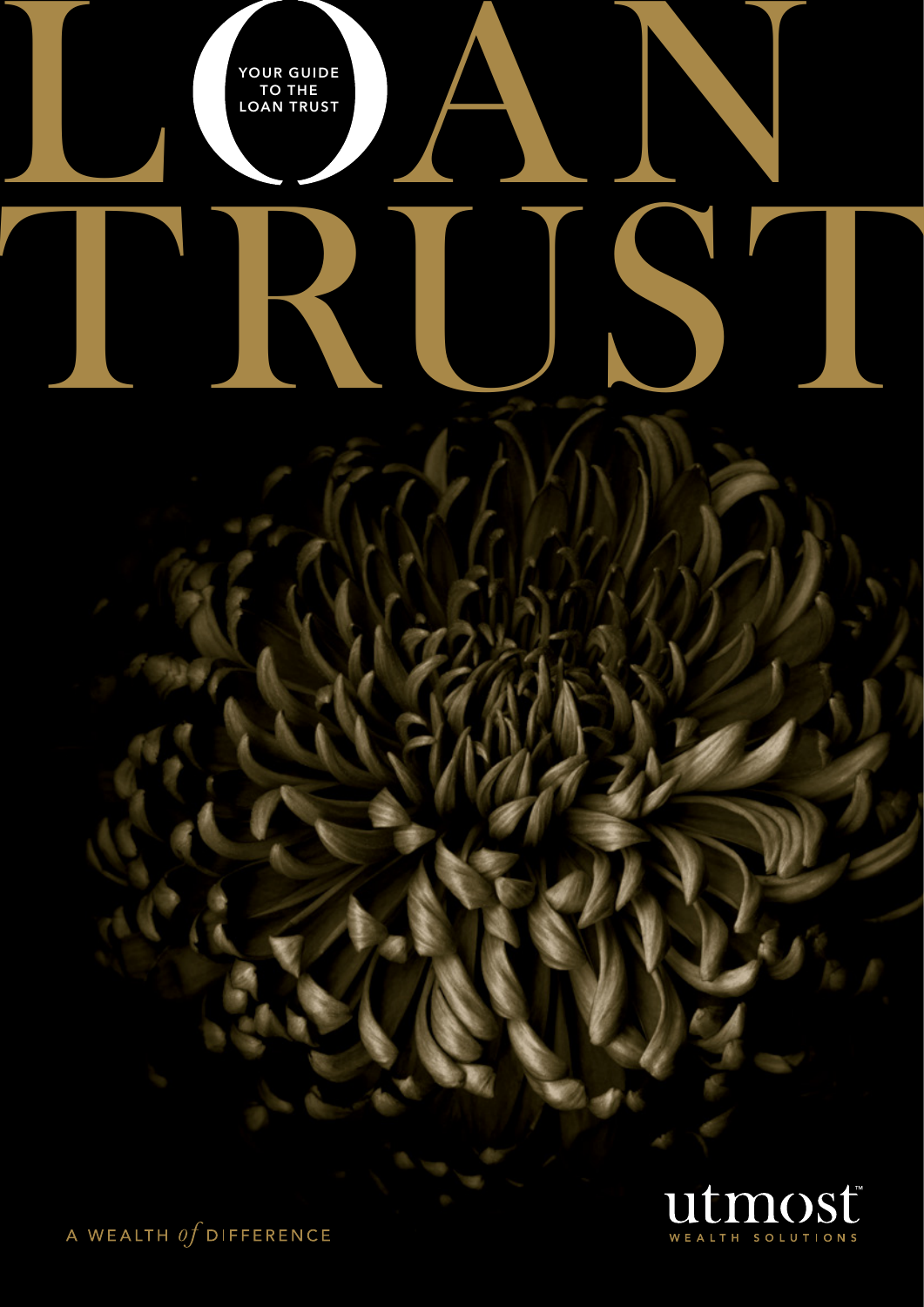# utmost WEALTH SOLUTIONS

Utmost Wealth Solutions is the brand name used by a number of Utmost companies.

This item is issued by Utmost Limited and Utmost PanEurope dac.

3 BEFORE YOU BEGIN

4 IN TRODUCTION

5 HOW THE LOAN TRUST **WORKS** 

6 SETTING UP AND RUNNING YOUR LOAN TRUST

7 YOUR TRUSTEES

8 IN HERITANCE TAX

 $\overline{C}$ IN COME TAX

11 WHAT TO DO NEXT

12 CONTACT US





Sections marked with this icon will notify you of other relevant literature that can provide you with more information.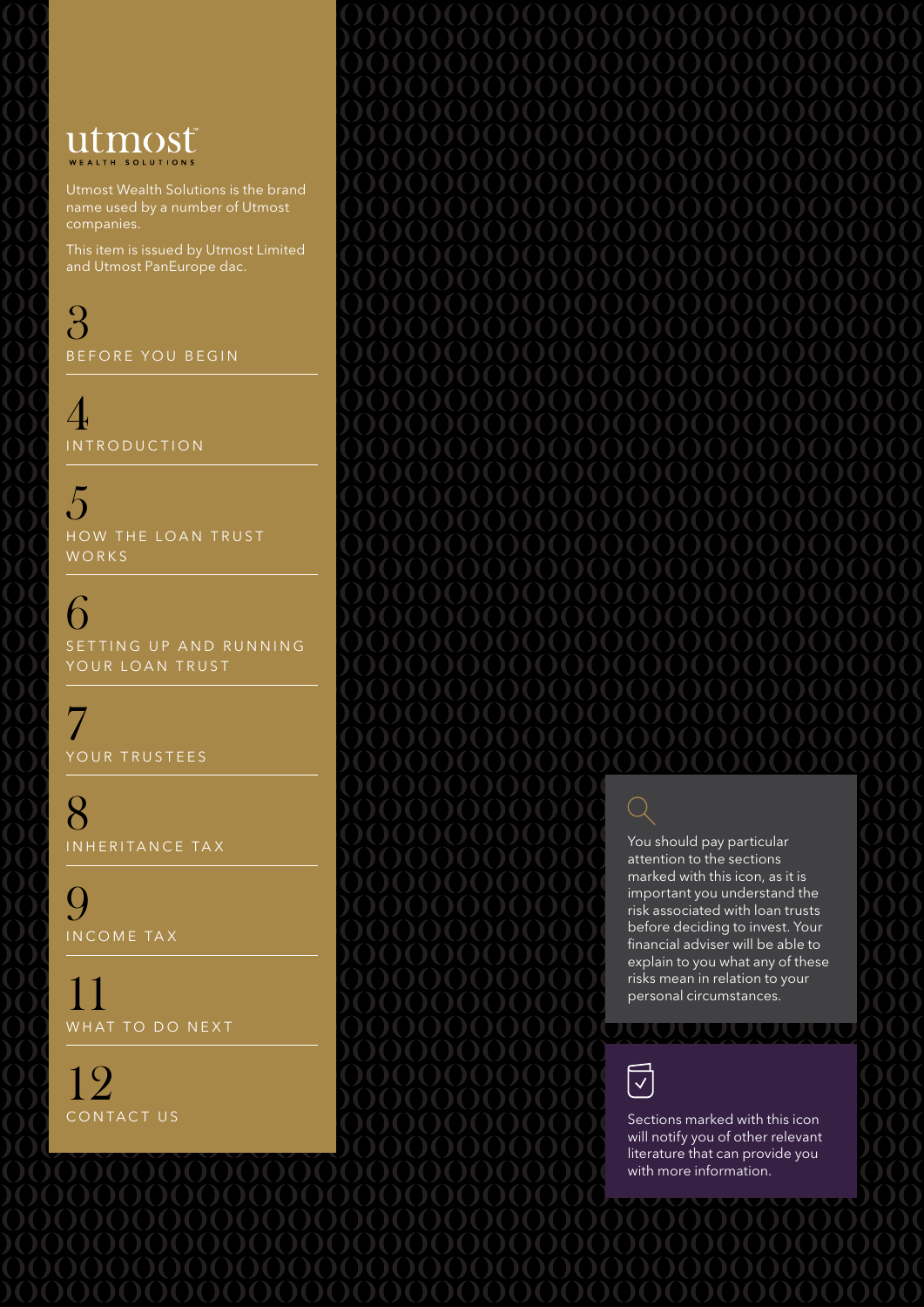# BEFORE YOU BEGIN

We offer a range of solutions that may be appropriate for your financial planning needs and you should discuss your requirements with your financial adviser before investing.

This document is not designed to be a comprehensive guide to Loan Trusts, but it focuses on some of the common benefits and issues associated with the use of the Loan Trust together with an investment bond.

There is no charge associated specifically with using our Loan Trust drafts, however, bond charges will still apply.

# TO HELP YOUR UNDERSTANDING

Throughout this guide we refer to 'you', 'we', 'us', 'our', 'Trustees', 'Lender' and 'Settlor'.

'You' refers to you personally as the 'Lender' and as the person creating the trust, the 'Settlor'.

'We', 'us' and 'our' means Utmost Limited or Utmost PanEurope dac as the provider of a product or trust.

'Trustees' refers to the individuals, or company, who you appoint as the Trustees of your trust. This will include you if you also appoint yourself as a Trustee.

'Lender' and the 'Settlor' are the same person, but they are named differently throughout this document depending on the context in which they appear.

# IMPORTANT NOTES

- › The Loan Trust is designed to help mitigate UK Inheritance Tax (IHT). It is unlikely that it will be effective in mitigating similar taxes in other countries
- › The information in this guide assumes that you, the Trustees and your beneficiaries are UK resident and domiciled. If you are UK domiciled, your worldwide estate will be subject to UK IHT on your death. If you are unsure of your status you should discuss this with your financial adviser
- › A Loan Trust should be considered a long-term investment (at least ten years) and, taking into account market fluctuations and charges, the trustees may not get back as much as you invested
- $\rightarrow$  Inflation will reduce the value of what can be bought in the future with the proceeds of the bond
- › The information contained in this guide is based on our interpretation of current law and taxation practice in the UK, Ireland and the Isle of Man as at 1 March 2022, which could change in the future and is dependent on individual circumstances
- › The information in this guide is limited to trusts and bonds we provide. It does not cover the administrative or tax implications that may arise should the Trustees decide to invest the trust fund in other assets, whether this is in addition to, or instead of, one of our bonds.

### TRUST REGISTRATION

Most UK express trusts, and trusts with a UK tax charge payable by the Trustees, will need to be registered under the UK trust registration service and may need to be registered in an EU Member State.

This information is based on our understanding of current legislation and HM Revenue and Customs practice. It does not constitute legal or taxation advice. Speak to your financial adviser for further information on trust registration requirements.



For more information on the charges applicable to the bond, please read the relevant Guide to Charges for your chosen product.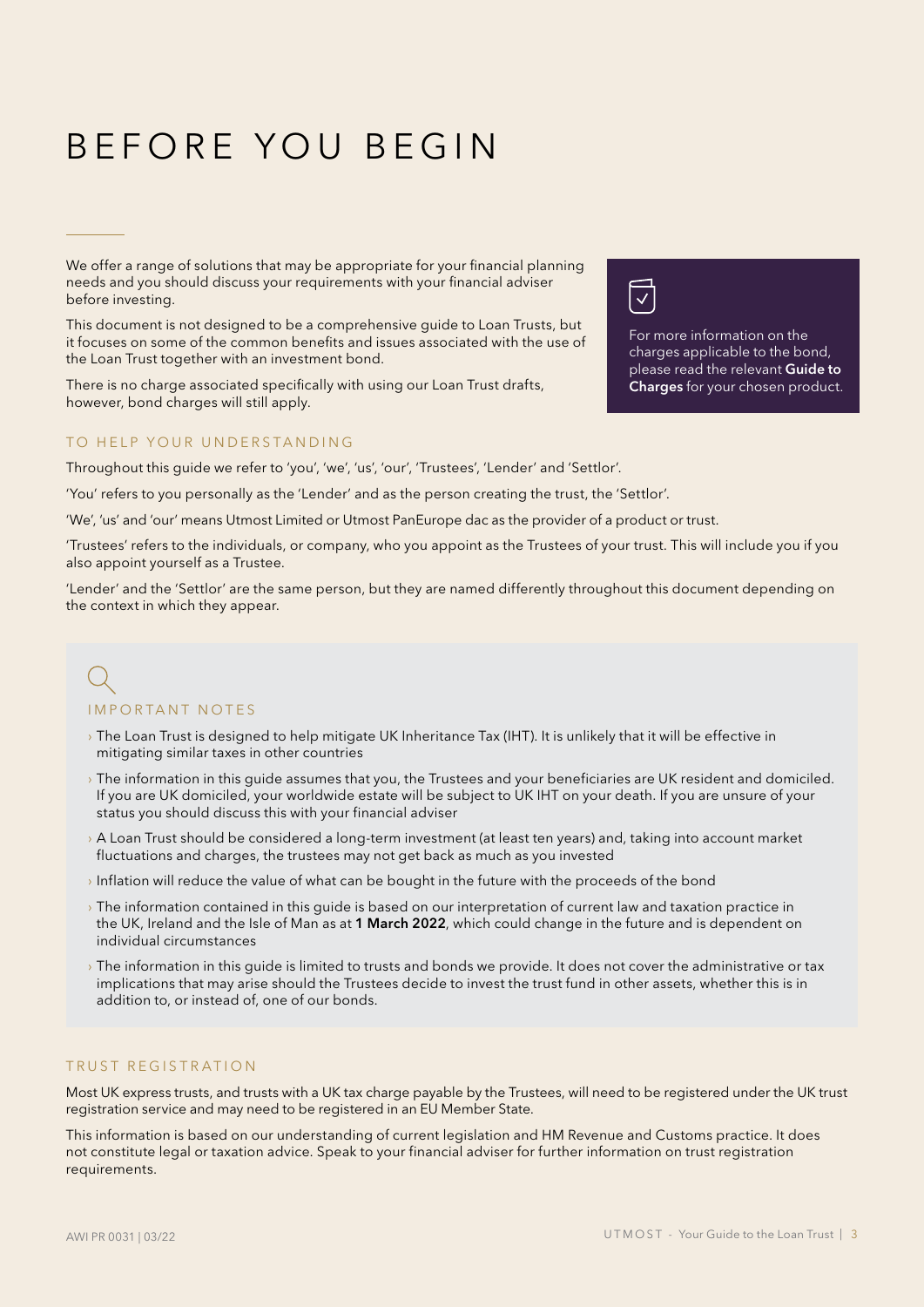# **INTRODUCTION**

The Loan Trust is designed for individuals who wish to reduce their potential UK Inheritance Tax (IHT) liability, but still require full access to their original capital, which can help to ease the worry of unforeseen circumstances arising in the future.

# IN HERITANCE TAX **PLANNING**

Inheritance tax (IHT) may reduce the amount you can leave to your loved ones on your death. In the UK you will be liable to IHT if your estate is valued over the current allowance of £325,0001 . IHT is currently payable at a rate of 40%2 on the amount over this threshold. After your death, any unused IHT allowance can be passed on to your husband, wife or registered civil partner.

Just owning a home and having sufficient capital to provide a reasonable income during retirement may leave your estate with a sizeable IHT liability. It may therefore be important to consider, with the help of your financial adviser, some form of planning to reduce the impact of IHT on your estate.

# HOW A LOAN TRUST CAN H E L P

The Loan Trust arrangement we provide is a combination of a  $\overline{D}$ iscretionary Trust<sup>3</sup>, a loan agreement and an investment bond. The purpose of this arrangement is to cause any growth on the investment to be held in trust for your beneficiaries. Any growth is therefore not part of your estate and will be free from IHT.

The Loan Trust is invested in a bond because it can be a tax-efficient structure for trust investments. It potentially allows the Trustees to defer tax on any investment gains until an appropriate time. For more information on how the bond works please read the relevant Product Guide and speak to your adviser.

# ACCESS TO YOUR CAPITAL

The loan can be repaid to you as a series of regular withdrawals from the bond, or you can claim back part or all of the balance of the outstanding loan at any time.

Because you have full access to your original capital, the Loan Trust does not involve a 'lifetime gift' (also known as a lifetime transfer). This means that, unlike Discretionary Trusts involving a gift, no IHT charge will apply when the Loan Trust is established.

1 The IHT allowance or "nil rate band" is frozen at £325,000 until at least 2025/26.

As of 6 April 2017 there is also an IHT residence nil rate band that applies if certain qualifying residential property is left to direct descendants. This is in addition to the standard IHT nil rate band of £325,000. The maximum amount of this band is £175,000 in 2021/22. It is tapered away for estates valued over £2,000,000. And, like the 'standard' nil rate band, any unused amount is transferable to a spouse or civil partner.

 $2$  A reduced rate of 36% applies if a person gives away at least 10% of their net estate to charity (i.e. after deductions such as the available nil rate band reliefs and exemptions). The 40% IHT rate will apply for any other estate.

 $3$  A Discretionary Trust is a legal arrangement where the (potential) beneficiaries and their entitlements to the trust fund are not fixed at outset. Instead the people who can potentially benefit are determined by the person setting up the trust (the Settlor). The Trustees ultimately have discretion over which of these potential beneficiaries will benefit from the trust fund, though the Settlor may provide a letter of wishes for the Trustees, to guide them in the exercise of their discretion. However, a letter of wishes is not a legally binding document.

The tax benefits of the Loan Trust may change in the future and are dependent on individual circumstances.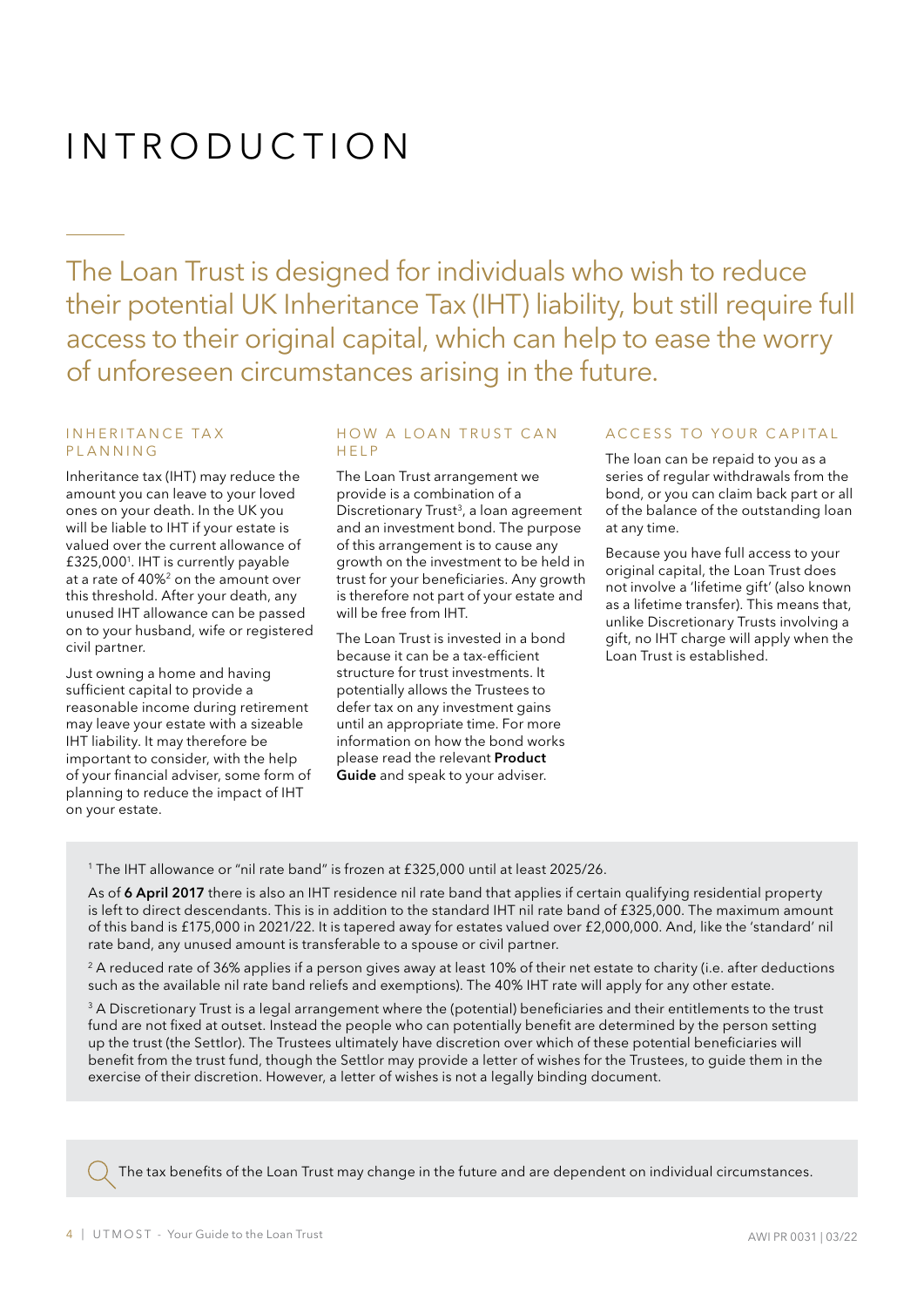# HOW THE LOAN TRUST WORKS

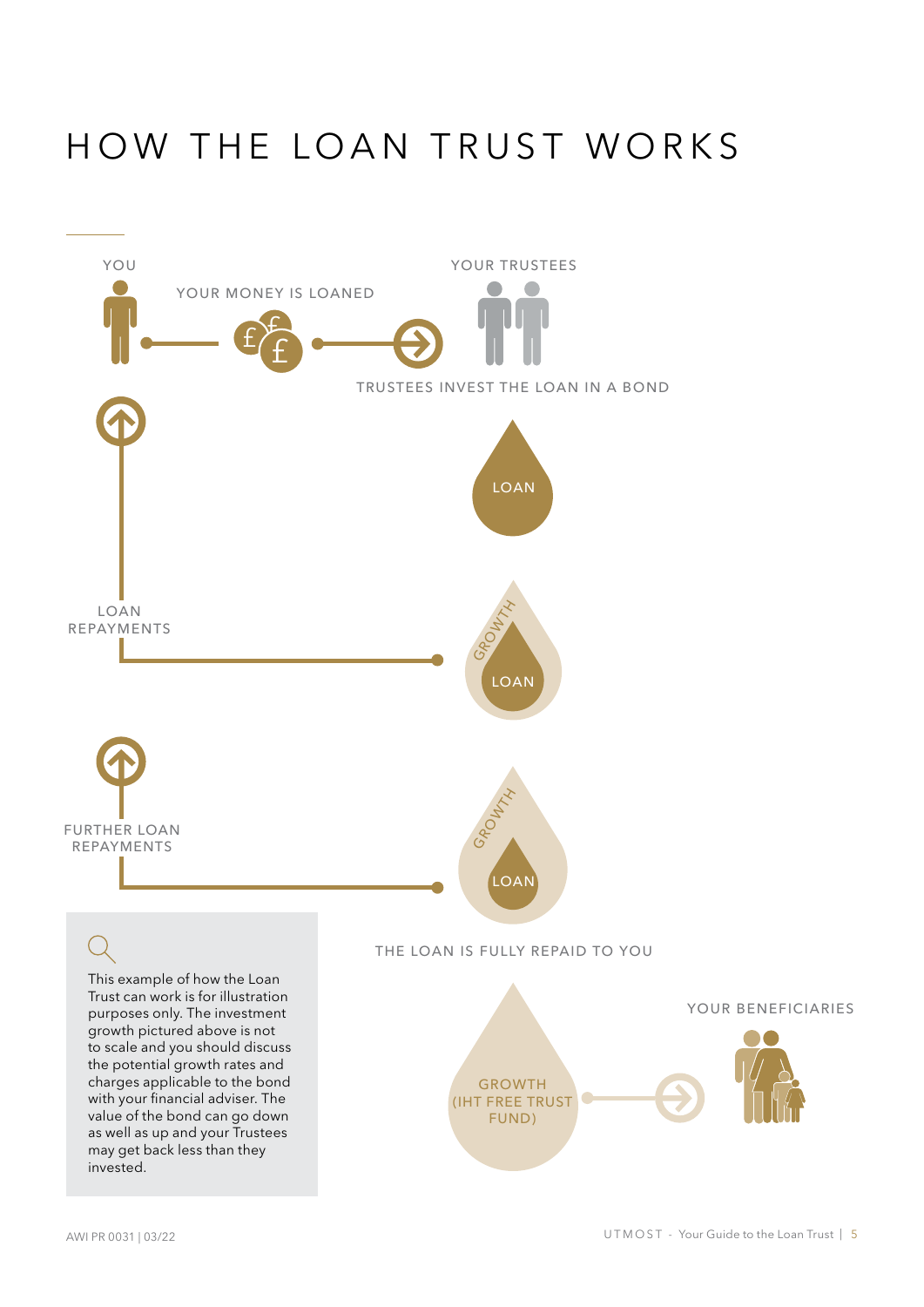# SETTING UP AND RUNNING YOUR loan trust

# THE CHOOSIN C hoosing your trustees and beneficiaries

You will need to complete the Utmost Wealth Solutions Discretionary Trust Deed and Loan Agreement and appoint your Trustees.

Your chosen Trustees will be responsible for administering the trust and will have the power to determine who is to benefit from the classes of potential beneficiary detailed in the trust provisions.

You can amend the classes of potential beneficiary to suit your circumstances. However, for this arrangement to be effective in reducing your potential liability to IHT, you (the Lender) cannot be one of the potential beneficiaries.

You can also provide your Trustees with a letter of wishes, guiding them as to who you would like to benefit under certain circumstances, including details of the proportion of the trust fund you would like each of your beneficiaries to receive and when. A letter of wishes is not legally binding.

# MAKING Y M aking your loan to the trustees and **INVESTING**

After the creation of the trust, you will need to complete the loan agreement which formalises the agreement to lend the chosen amount to the Trustees. The loan is expressed as being interest free and repayable on your demand.

The Trustees then apply for an Utmost Limited or Utmost PanEurope dac bond by completing the relevant Application Form for Trustee and Corporate Trustee Applicants.

# HOW THE REPAY YO

### H ow the trustees repay your loan

As the Lender, you can ask for the loan to be repaid in any amount, at any time, but only to the total of the original loan. The Trustees can make withdrawals of capital, in accordance with your instructions, in order to repay the loaned amount to you.

Any withdrawal within the annual 5% tax-deferred entitlement (outlined in the 'Income Tax' section, later in this guide) is a repayment of your capital and not immediately subject to income tax in the UK. Any withdrawals exceeding the 5% tax-deferred entitlement may be liable to income tax. Therefore, if the loan is repaid in full in the early years (i.e. at a rate greater than 5% per year) there may be tax implications. For further details on how an investment bond is treated for tax purposes, see our Tax Information Client Guide and speak to your financial adviser.

Any amount of the loan that has not been repaid, and any repayments you have received but not spent, will remain in your estate for the purposes of calculating your IHT liability.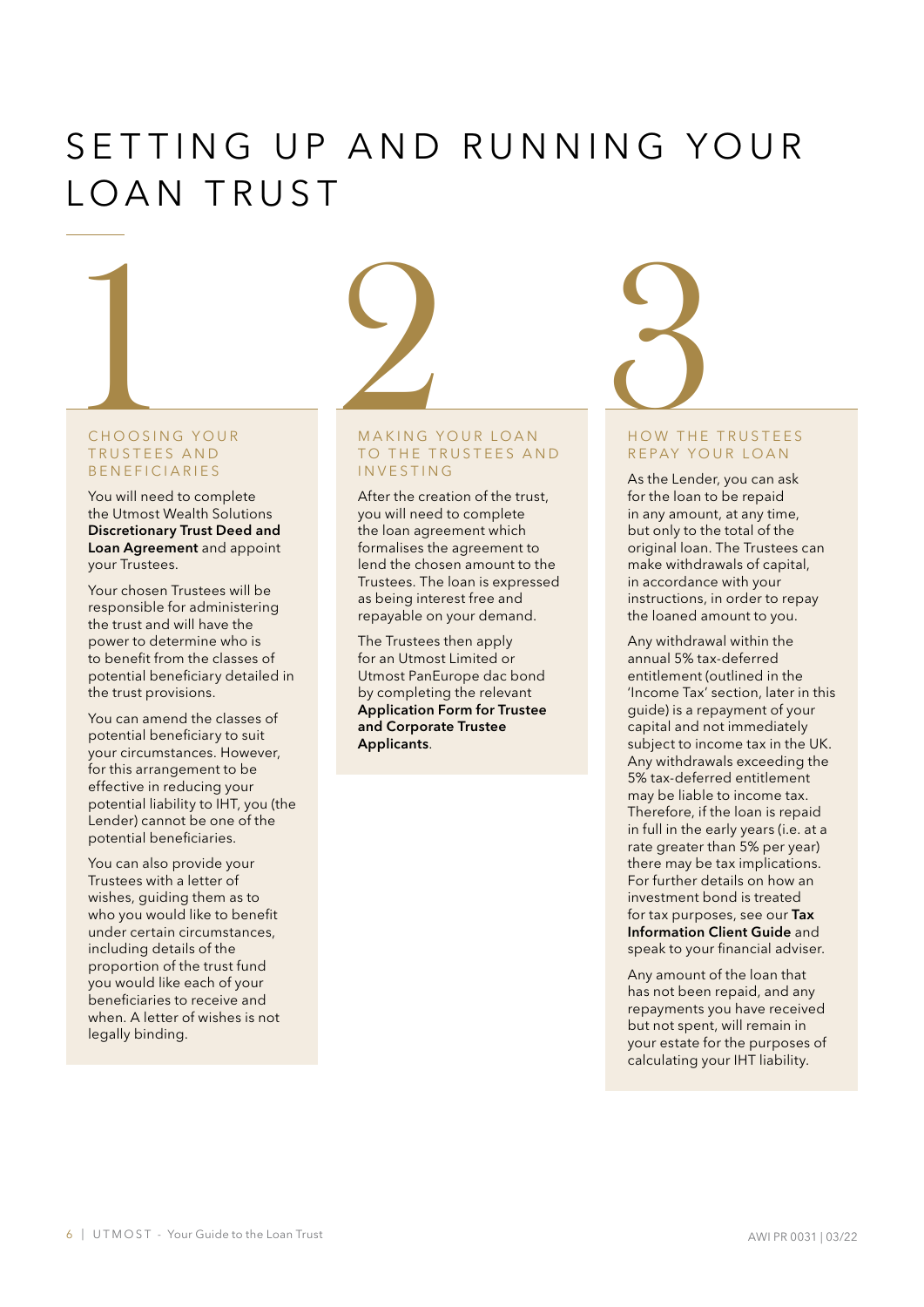

# YOUR TRUSTEES

### POINTS TO CONSIDER WHEN APPOINTING YOUR TRUSTEES

Under English Law, it is not possible to make a loan to yourself. It is therefore a requirement of the Loan Trust that, if you are to be a Trustee, at least one other Trustee is appointed from outset.

In situations where a trust is administered by a single individual Trustee, and that individual dies unexpectedly, it can be very difficult to appoint a new Trustee. Therefore, it is essential to appoint at least two Trustees, unless you are appointing a corporate trustee.

In all cases, appointment of your Trustees is a very important decision as you are giving them responsibility for part of your financial affairs. We recommend that you discuss this decision with your financial or legal adviser.

## UTMOST TRUSTEE **SOLUTIONS**

Utmost Trustee Solutions is a corporate trustee, offering professional trustee services and can be appointed on your Loan Trust. For more information, read Utmost Trustee Solutions - A Guide to our Services.

If you are appointing Utmost Trustee Solutions, they will need to sign the appropriate sections of the Trust Deed and application.

The company details for Utmost Trustee Solutions Limited can be found in the footer at the end of this document.

## THE TRUSTEES' CAPPED L I A B I LITY

The liability of the Trustees to repay the loan to you, as the Lender, is capped to the value of the bond. This means that, if the bond value falls below the value of any outstanding loan, the Trustees will not be personally liable for repaying the difference.

Any payments made to beneficiaries will be included as part of the outstanding liability. Therefore, the Trustees should be careful if making distributions to beneficiaries before the loan is fully repaid. Any shortfall resulting from early distributions to beneficiaries would make the Trustees personally liable for the difference.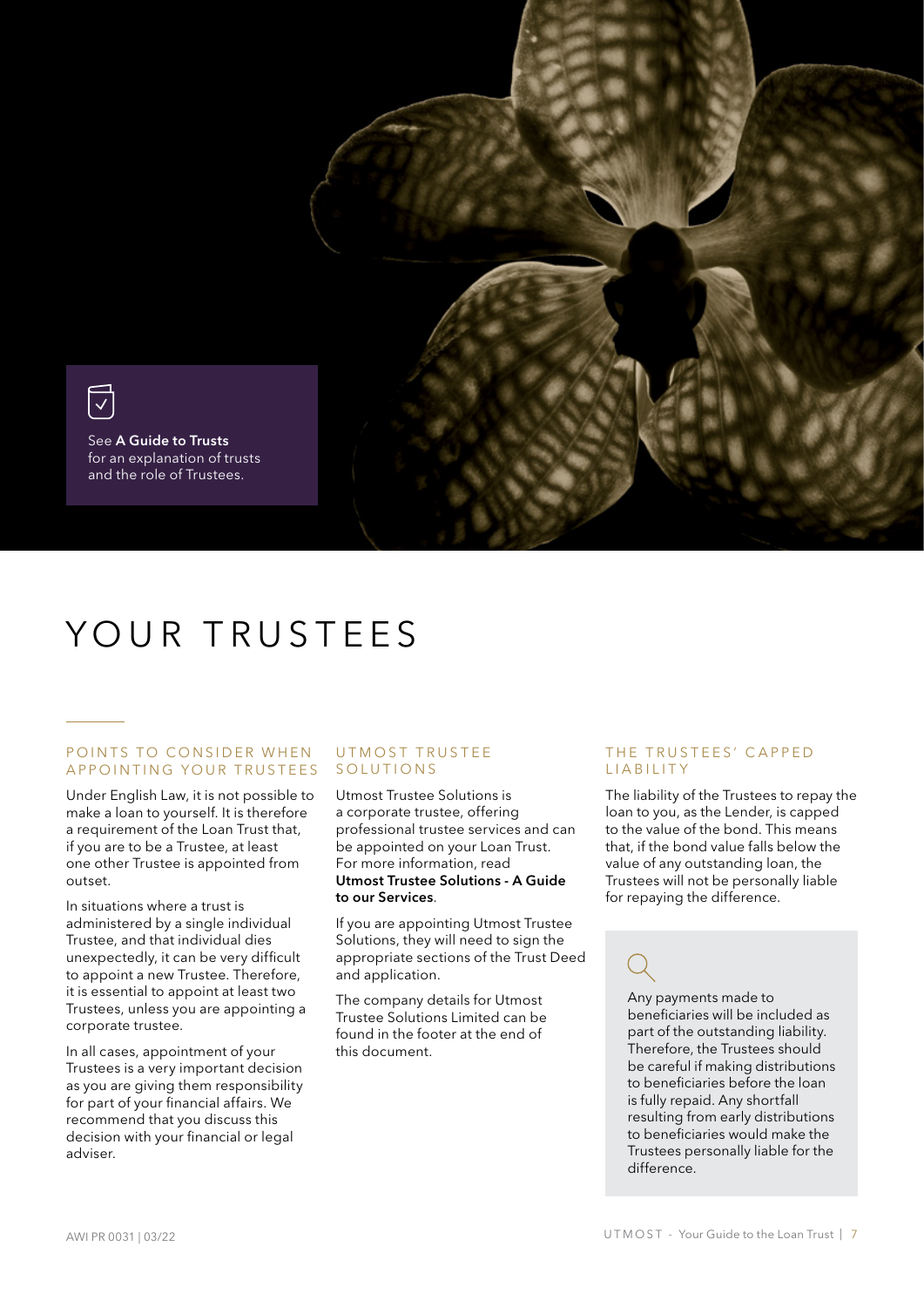# INHERITANCE TAX

### MARRIED COUPLES AND REGISTERED CIVIL PARTNERS

Our Loan Trusts are only available on a single lender basis. Married couples and registered civil partners should take care if they each wish to set up a separate Loan Trust arrangement each because our Loan Trust arrangements include the Lender's spouse or civil partner as a potential beneficiary. Therefore, if a couple do set up one each, the trusts will be treated as 'gifts with reservation of benefit' (due to the reciprocal nature of the trusts) and will not achieve any IHT saving.

To prevent this from happening, amendments can be made to the trusts by removing the spouse or civil partner as a potential beneficiary from one, or both, trusts. This should not be done without first consulting your financial or legal adviser.

# INHERITANCE TAX ON THE OUTSTANDING LOAN

On your death, your personal representatives would normally call for any outstanding loan to be repaid. That amount will form part of your estate for IHT purposes. It is important to note that if you do not spend the loan repayments then these will also remain part of your estate for the purposes of IHT.

In certain circumstances it may be advantageous for the loan to be kept outstanding. For example where:

- $\rightarrow$  It is desirable for the right to the outstanding loan to be passed to your surviving spouse or civil partner, so that loan repayments can continue to be made to them after your death
- › The Trustees wish to keep the investment intact, to increase the potential investment growth.

You should speak to your financial or legal adviser for more information.

### THE DISCRETIONARY TRUST AND INHERITANCE TAX

The Loan Trust is a Discretionary Trust that is currently subject to the following IHT charges:

# Periodic charge

A periodic charge of up to 6% is payable every 10 years if, at that time, the value of the trust fund is over the IHT allowance (known as the IHT nil rate band) applicable at the anniversary date. The value of the trust fund is the total value of the investment held under the trust (the bond) less any outstanding loan that has not yet been repaid.

### Exit charge

An exit charge may be payable when money is withdrawn from the trust to pay to beneficiaries. This is based on a proportion of the periodic tax charge paid at the previous 10 yearly anniversary date and is applied to the amount of money withdrawn from the trust.

The charges outlined above are payable by your Trustees from the trust if they are resident in the UK.

Your loan is not a chargeable lifetime transfer and is not subject to an IHT entry charge when you set up your Loan Trust.

The above notes are based on our interpretation of current UK legislation and HM Revenue & Customs (HMRC) practice, as at 1 March 2022, but it should be noted that these may be liable to change in the future. The calculation of the above charges is a complex matter and you should speak to your financial adviser for further information.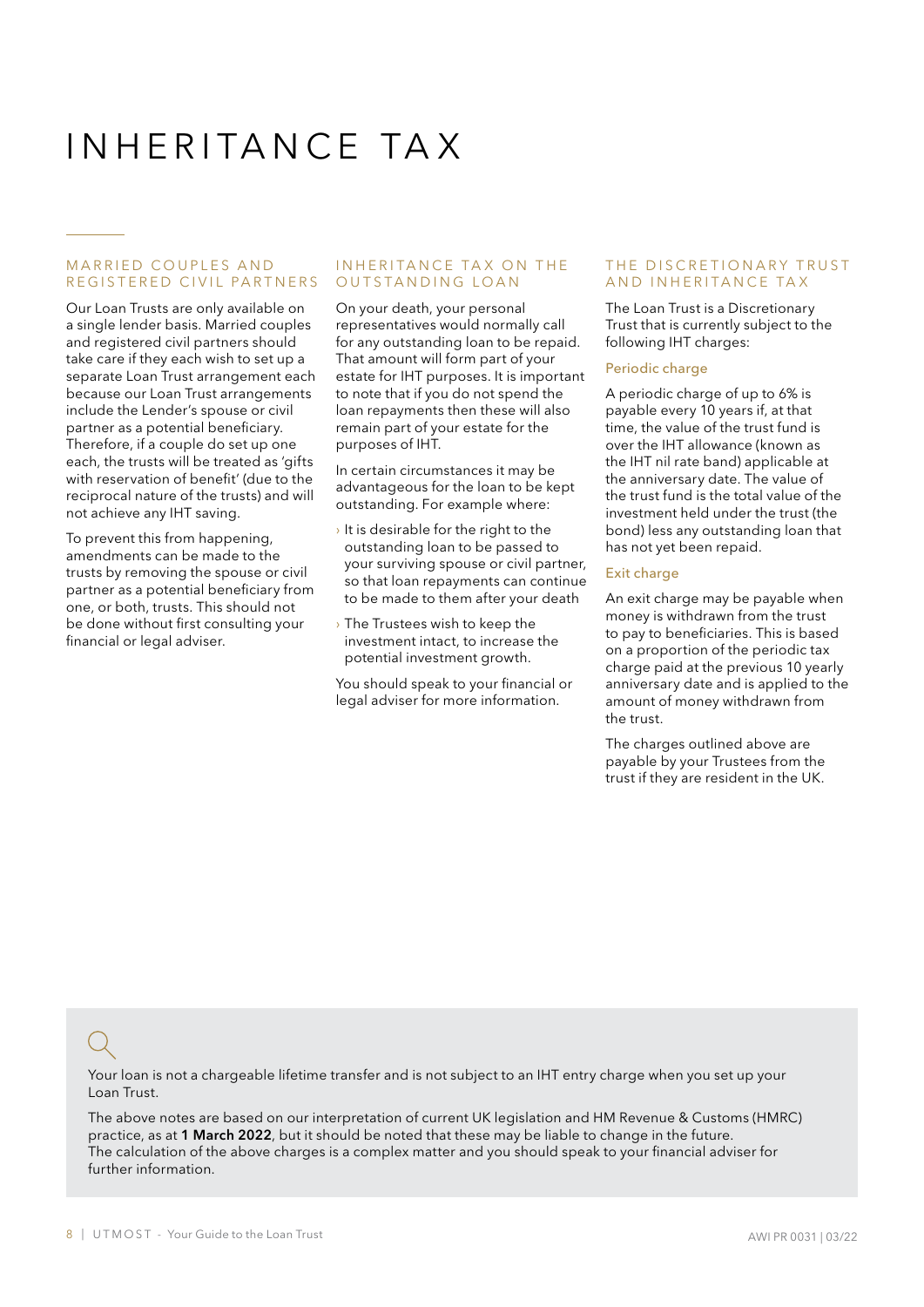# I ncome tax

### TAX ON THE WITHDRAWALS

For each investment made, UK tax residents are currently entitled to withdraw 5% of the original investment amount each policy year for 20 years (i.e. up to 100% of their original investment amount) and defer any income tax payable. If the full 5% entitlement is not taken in any policy year, the unused amount is carried forward for use in future years. For example, if the Trustees make annual withdrawals of 4% of the original investment, they can take withdrawals with no liability to income tax (at the time of the withdrawal) for 25 years.

If, at the end of any policy year, withdrawals from the bond exceed the cumulative 5% entitlement, the excess will be a chargeable gain and may be liable to income tax. Your financial adviser will be able to explain this further.

### TAX ON SURRENDERS

Our bonds are comprised of a number of identical policies (or segments). When one or more of these segments are surrendered, or the bond is surrendered in full, a tax liability may arise on any gain (or growth). This is referred to as a chargeable gain.

### TOP-SLICING RELIEF

If a chargeable gain, when added to other income, causes an individual to move from basic rate tax to higher rate, or from higher to additional rate, top-slicing relief may reduce the tax liability. This type of relief may be available to individuals in respect of chargeable gains arising from withdrawals or surrenders. However, top-slicing relief is not available if the Trustees are liable to the tax on any chargeable gains.

For an overview of how an investment bond is treated for tax purposes, please see our Tax Information Client Guide.

This area of taxation is complex and subject to change and therefore the exact position can only be determined by reference to the situation at the time the chargeable gain arises. We would strongly recommend that the Trustees discuss this with a financial adviser.

A chargeable event gain may affect your entitlement to any age-related allowance(s).

# Who will be liable to the tax on any chargeable event gains arising from withdrawals or surrenders?

| <b>WHEN THE CHARGEABLE</b><br><b>EVENT ARISES</b>                                                                               | <b>WHO IS ASSESSED</b>                                                 | <b>RATE OF TAX</b>                                                          | <b>RESPONSIBILITY TO</b><br><b>DECLARE ANY GAIN</b>       |
|---------------------------------------------------------------------------------------------------------------------------------|------------------------------------------------------------------------|-----------------------------------------------------------------------------|-----------------------------------------------------------|
| <b>DURING THE UK RESIDENT</b><br><b>LENDER'S LIFETIME</b>                                                                       | The Lender                                                             | The Lender's highest<br>marginal rate of income tax                         | The Lender                                                |
| <b>DURING THE UK TAX YEAR</b><br>IN WHICH THE UK RESIDENT<br><b>LENDER DIES</b>                                                 | The personal<br>representatives on<br>behalf of the deceased<br>Lender | The Lender's highest<br>marginal rate of income<br>tax in the year of death | The personal<br>representatives of the<br>deceased Lender |
| IN ANY LATER TAX YEAR, WHEN<br>THE TRUSTEES STILL OWN THE<br><b>BOND (OR POLICY SEGMENT)</b>                                    | The Trustees                                                           | The Trustee rate of tax,<br>currently 45% (for the<br>2021/22 tax year)     | The Trustees                                              |
| IN ANY TAX YEAR WHEN THE<br><b>BENEFICIARY OWNS THE BOND</b><br>(OR POLICY SEGMENT), AFTER<br><b>ASSIGNMENT BY THE TRUSTEES</b> | The beneficiary                                                        | The beneficiary's highest<br>marginal rate                                  | The beneficiary                                           |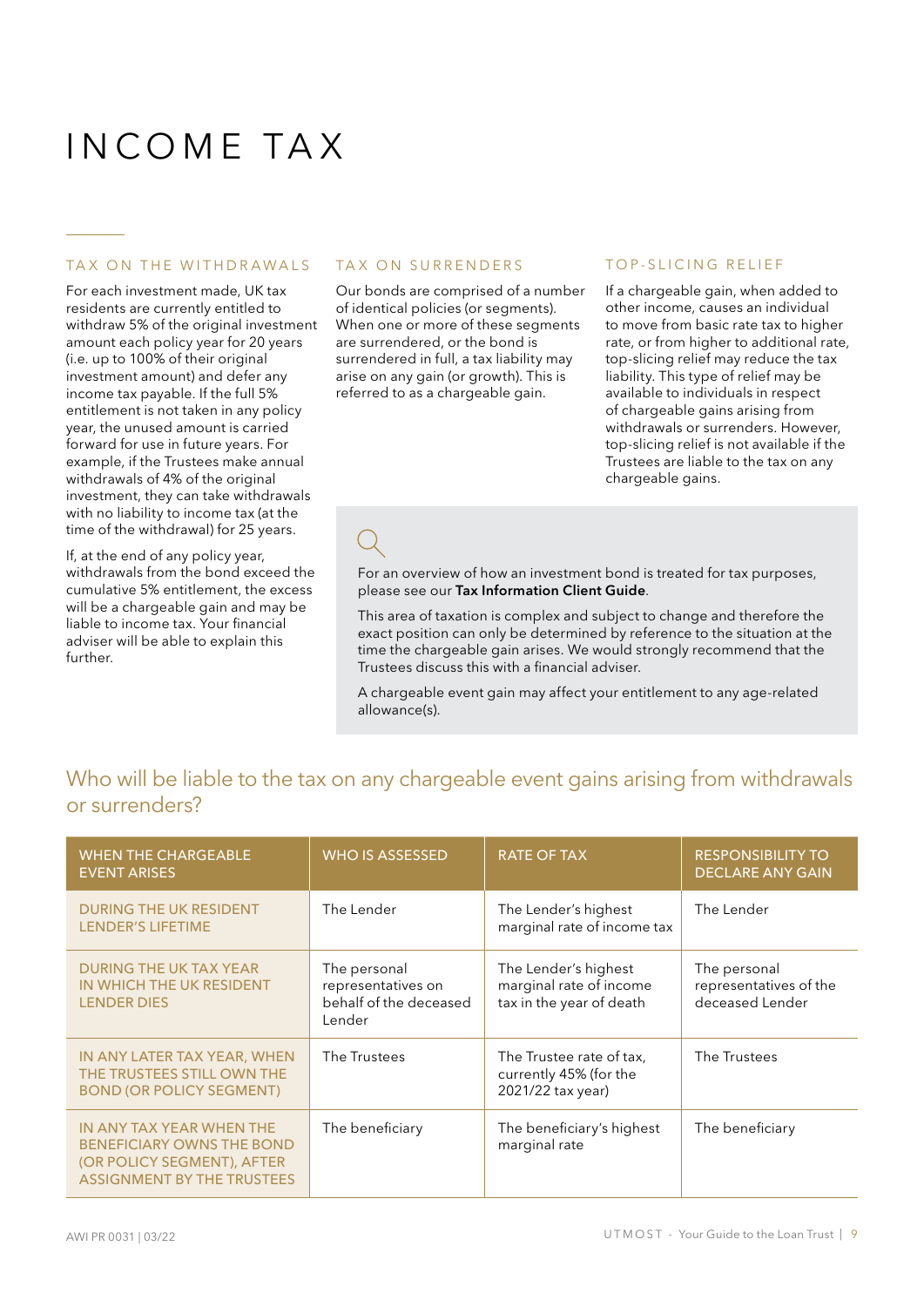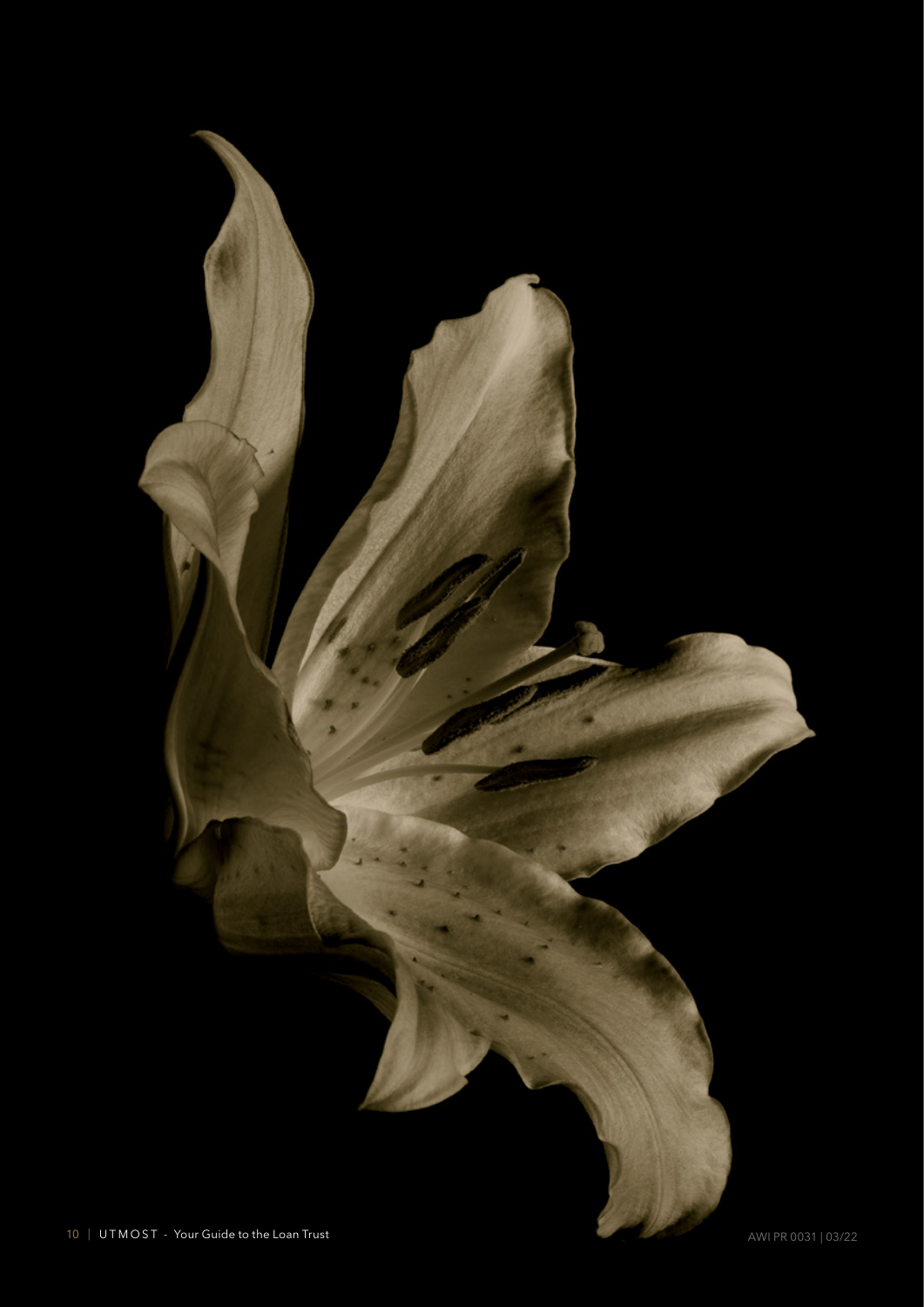# WHAT TO DO NEXT

# You should speak to your financial adviser and review your investment needs and attitude to risk.

To set up one of our Loan Trusts, you need to complete our Discretionary Trust Deed and Loan Agreement. You and your Trustees must also complete the Application Form for Trustee and Corporate Trustees for your chosen product.

Under anti-money laundering regulations in the Isle of Man and Ireland we are required to verify the identity of all Trustees, and obtain details of your name, address and date of birth and those of all named beneficiaries (where applicable under the regulations). The application form has been designed to assist with the collection of this information. The relevant documents are available from your financial adviser.

The application must be completed by all the Trustees and must be dated after the loan agreement.

When we receive your completed forms and have accepted all necessary documentation we will set up the bond and send your policy documents to your financial adviser to copy and pass on to you.

You currently have 30 days to cancel the bond and loan trust arrangement. The 30 days begin on the day you receive the Your Right to Change Your Mind Form. If, for any reason, you decide that you do not want to proceed, just return the form within 30 days to the address on the form and we will return your investment. For details of how the amount returned to you is calculated, see the cancellation section of the relevant bond's Key Features Document and relevant disclosure documents.